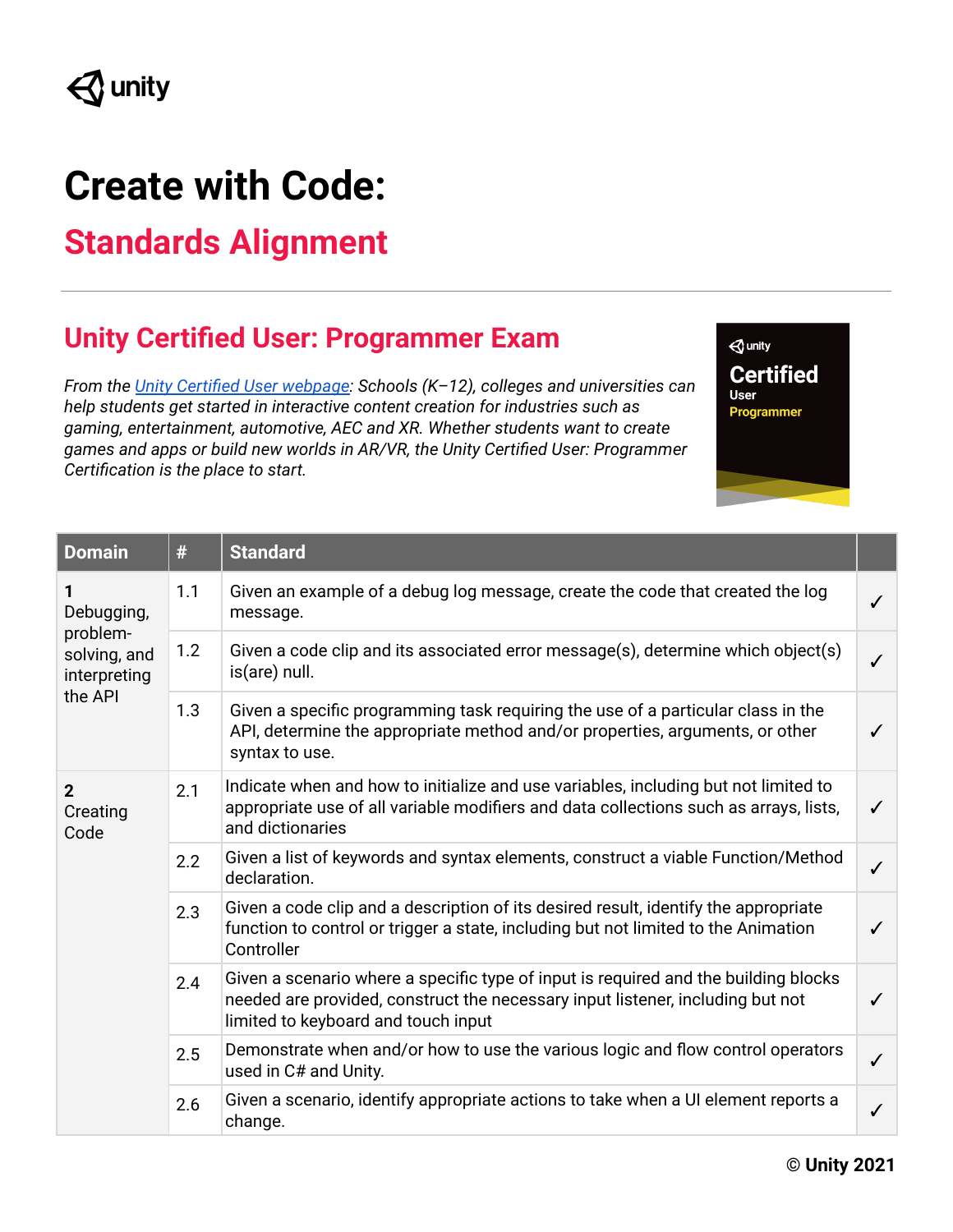| 3<br>Evaluating<br>code             | 3.1 | Given a scenario about the need to manage an event function, determine the<br>appropriate action to take, including but not limited to Collision and/or Trigger<br>Events                                                                                                                              | $\checkmark$ |
|-------------------------------------|-----|--------------------------------------------------------------------------------------------------------------------------------------------------------------------------------------------------------------------------------------------------------------------------------------------------------|--------------|
|                                     | 3.2 | Given a code clip that produces an error because of a variable whose data type is<br>declared incorrectly, identify the error.                                                                                                                                                                         | $\checkmark$ |
|                                     | 3.3 | Given a code clip that produces an error because a function or variable is<br>declared or used incorrectly (public/private mismatch), identify the error,<br>including but not limited to the use of Animation events                                                                                  |              |
|                                     | 3.4 | Given a code clip containing a class definition, distinguish whether the class is an<br>ECS class or some other type of class.                                                                                                                                                                         | $\checkmark$ |
|                                     | 3.5 | Given a set of code clips, recognize the clip which uses naming conventions that<br>observe Unity naming standards.                                                                                                                                                                                    | $\checkmark$ |
|                                     | 3.6 | Given a code clip (or a set of code clips), recognize the comments which<br>accurately describe what the code is doing.                                                                                                                                                                                | $\checkmark$ |
| 4<br>Navigating<br>the<br>Interface | 4.1 | Describe the purpose, features, and functions of the various Unity IDE windows.                                                                                                                                                                                                                        | ✓            |
|                                     | 4.2 | Demonstrate how to change the default scripting IDE.                                                                                                                                                                                                                                                   | $\checkmark$ |
|                                     | 4.3 | Given a scenario which includes: a) a limited portion of a gaming scenario, b) a<br>set of animation clips, c) a list of property settings, Create and program a<br>functional state machine within the Unity Animator Controller including but<br>limited to the use of Animator functions and syntax |              |

## **International Society for Technology in Education (ISTE)**

*From the ISTE [Standards](https://www.iste.org/standards) webpage: The ISTE Standards are a framework for students, educators, administrators, coaches and computer science educators to rethink education and create innovative learning environments.*



| Domain               | #  | <b>Standard</b>                                                                                                                                                                                                                      |    |
|----------------------|----|--------------------------------------------------------------------------------------------------------------------------------------------------------------------------------------------------------------------------------------|----|
| Empowered<br>Learner | 1a | Students articulate and set personal learning goals, develop strategies<br>leveraging technology to achieve them and reflect on the learning process itself<br>to improve learning outcomes.                                         | O) |
|                      | 1c | Students use technology to seek feedback that informs and improves their<br>practice and to demonstrate their learning in a variety of ways.                                                                                         |    |
|                      | 1d | Students understand the fundamental concepts of technology operations,<br>demonstrate the ability to choose, use and troubleshoot current technologies<br>and are able to transfer their knowledge to explore emerging technologies. |    |